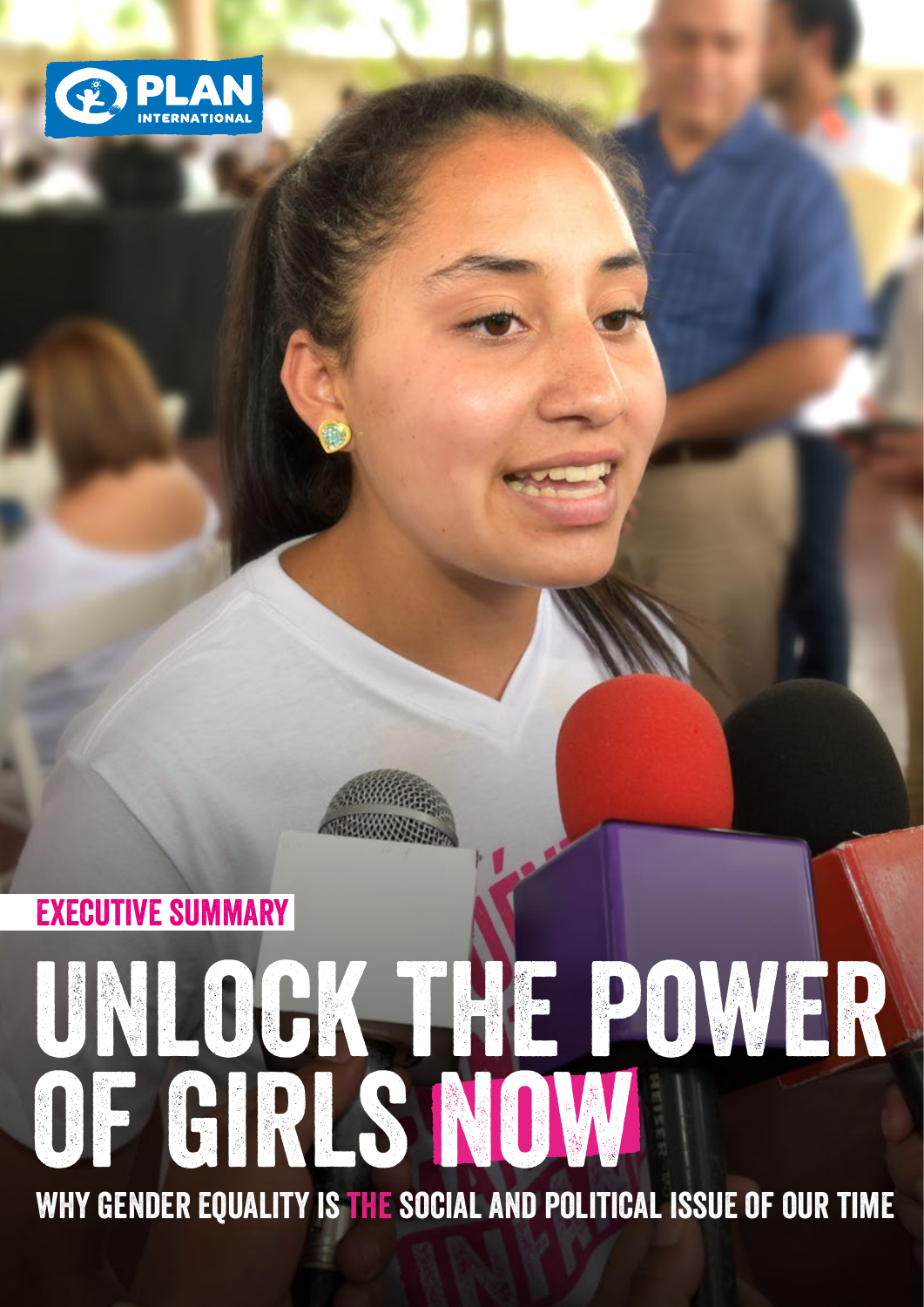## Unlock the power of girls now why gender equality is the social and political issue of our time

## Executive summary

No matter what their circumstances, girls worldwide face a wall of resistance in their struggle for gender equality: despite laws, policies and global targets all put in place to advance change, the pace of progress is disturbingly slow.

The research undertaken by Plan International this year in Spain, Uganda and Colombia demonstrates clearly that gender inequality is still very much part of the fabric of our society. The evidence we have gathered is fascinating, and horrifying, uncovering a complex thread of discrimination and violence at all levels. The key to equality is to challenge the widespread perception that girls are worth less than boys: a valuation that starts when they are born and follows them into their adult lives. As one young woman in Uganda commented:

"The parents only favour the boys. They even say that a [girl] child is a curse – if you start a journey and the first thing you meet is a girl and you're a man, it's considered as bad luck so you have to go back [home] until you first meet with a boy." **MERCY, 16, UGANDA**

This report focuses on the testimony of young people, particularly adolescent girls, and on their right to properly participate in their lives at family, community and national levels. It emphasises that girls are almost always denied the opportunity, at home, at school and in their wider communities, to be heard and heeded. Their voices and experiences do not influence or lead change: they are not decision-makers even in matters, like leaving school and getting married, that have a massive impact on their lives. They are largely invisible in public spaces. In this report we are listening carefully to what they have told us about what must be done about it and how to do it.

#### Download the full report at [plan-international.org/girlsnow](https://plan-international.org/girlsnow)

## Studying the lives of girls

"Girls want to have more self-confidence, to not feel afraid or ashamed to express their feelings and needs."

**ANDREA, 15, ECUADOR** 

Over the past four years Plan International has undertaken three major studies – *Hear Our Voices*, *Girls Speak Out* and *Counting the Invisible* – that focus on examining the attitudes and perceptions of adolescent girls and boys in many different parts of the world. This approach has continued in the latest study, *Voices of Hope*, carried out and reported on this year. The findings of this body of research – what girls and boys have told us regarding their lives, perceptions and opinions – present a real opportunity to help transform girls' lives. Those in power must listen to what girls have to say and act upon it. One message that has come over unmistakeably, in all the findings over four years of research, is that the discriminatory attitudes and behaviour entrenched in family and community life, where power is wielded almost entirely by men, keep gender stereotypes alive. This deepseated bias which views women and girls as inferior is the greatest barrier to ending inequality. It must not just be ignored simply because it has proved so difficult to change.

## Poverty and violence **SUSTAIN INEQUALITY**

In this year's research in both Colombia and Uganda, the participants identified a series of interconnecting issues within their communities which included family and economic disadvantage, and widespread violence. Boys in Colombia discussed the threat and fact of physical violence on the streets, the issue of gangs and drugs, while girls talked about the threat of sexual violence, rape and sexual harassment that they face every day. This pervasive fear of violence both inside and outside the home was discussed in Uganda too, with family dynamics appearing to become increasingly complex as girls grow up.

Poverty and economic hardship were part of the everyday reality of those taking part in the research and again gender plays a part in how this affects their lives: in Colombia girls worry about the impact on their educational opportunities while boys can get drawn into gangs and selling drugs. In Uganda too poverty has a greater effect on girls' continuing education and the lack of money can force them into transactional sex with older boyfriends.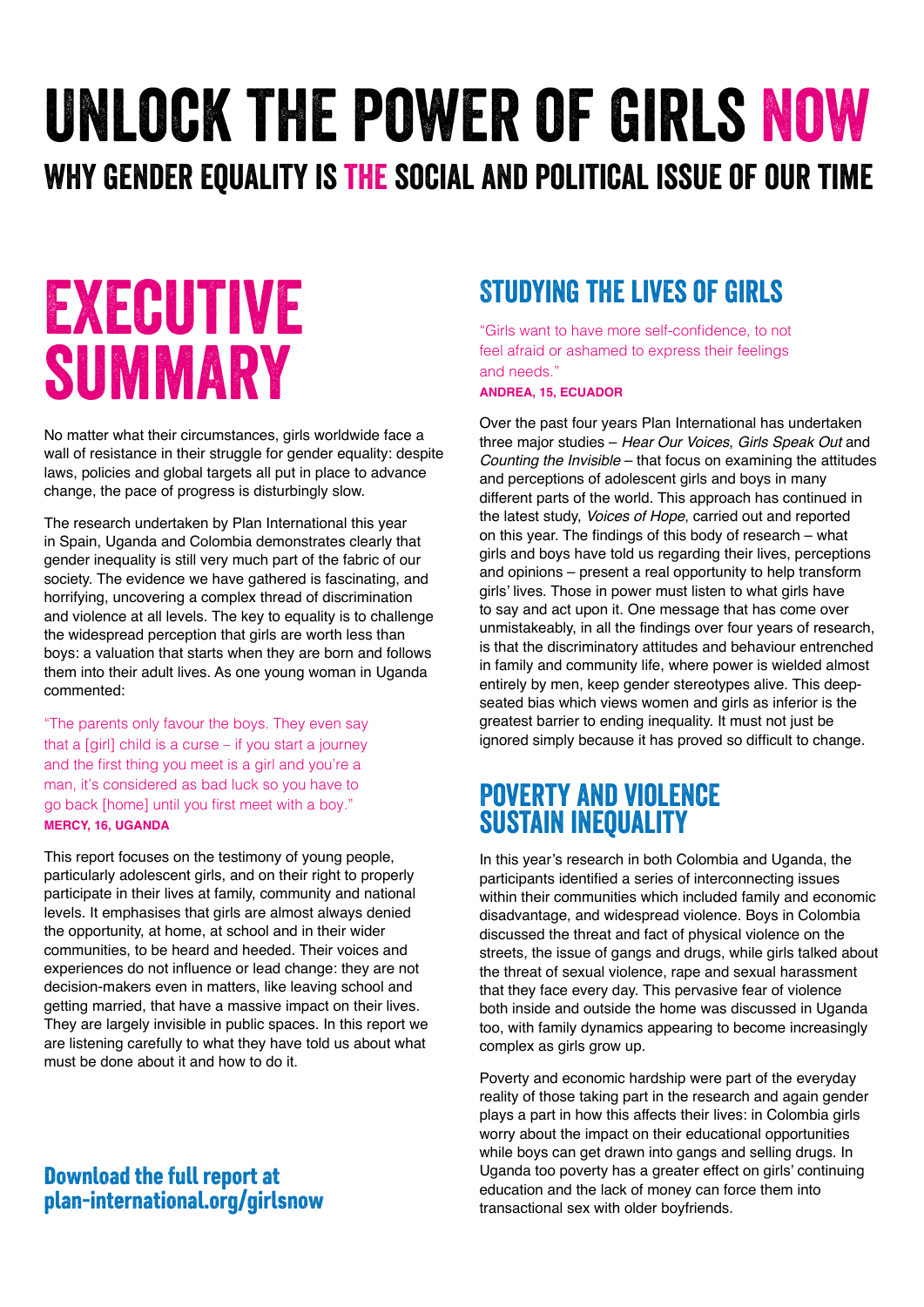

"Other situations at home force her to fall into relationships and such things… [this] can force the girl to fall into love."

*[Interviewer] "So should we say that if a girl gets a boyfriend, her problems will have been solved?"* 

"At the moment she can be thinking that that's the best solution she is having. But she ends up with an end result that's disastrous."

#### **EDITH, 16, UGANDA**

Just over half of the female interviewees in Uganda were already mothers, most first becoming pregnant at 13 or 14 years old.

### Discrimination starts at home

In both countries girls described their homes and families as a place where gender power relations and discrimination affect them on a day-to-day basis. They see this as unfair: it limits their time for study, for recreation and rest, and this, in turn, compromises their rights.

"At home I have to sweep, wash the dishes and wash my brother's clothes. He was brought to the world as a trophy that is cleaned and taken care of and it makes me feel bad. How is it possible that I have to do everything and also have to wash his clothes? He can learn too."

#### **PAOLA, 16, COLOMBIA**

Girls could see that boys too were bound by their parents' and peers' expectations:

"Here they have something like a law: when a boy is 13 he must have a girlfriend or he is gay. It is a law created by the gang members: they agreed

on it with all the boys and now it is common for everyone and young people to say: 'You turn 13 and don't have a girlfriend, you are gay'." **LUISA, 14, COLOMBIA**

Traditional family roles were also noted, and resented, by girls in Spain:

"I see that my parents still have the mentality that the girls have to learn to do this [the housework] for their future. And my brother being a boy, hardly knows how to do anything." **JULIA, 14, SPAIN** 

Although physical violence was not mentioned by participants in Spain, the psychological bullying experienced by anyone who did not conform to established stereotypes was certainly an issue. Girls complained also about only being valued as accessories and sex objects by boys and men and having to look pretty and fashionable at all times:

"Well, we have to be perfect. I do not know how to explain. We have to educated, yes that's true, but we cannot talk too much. We have to be thin, we have to be pretty, we have to be smart, we have to be good with our husbands, boyfriends." **SARA, 19, SPAIN**

## YOUTH LEADING CHANGE

All the young people taking part in the research in Uganda and Colombia were part of Plan International's Champions of Change programme and, as a result of taking part in this programme, had seen many changes in their own attitudes: in renewed self-confidence and in their capacity to influence the lives and opinions of others. For girls, this journey of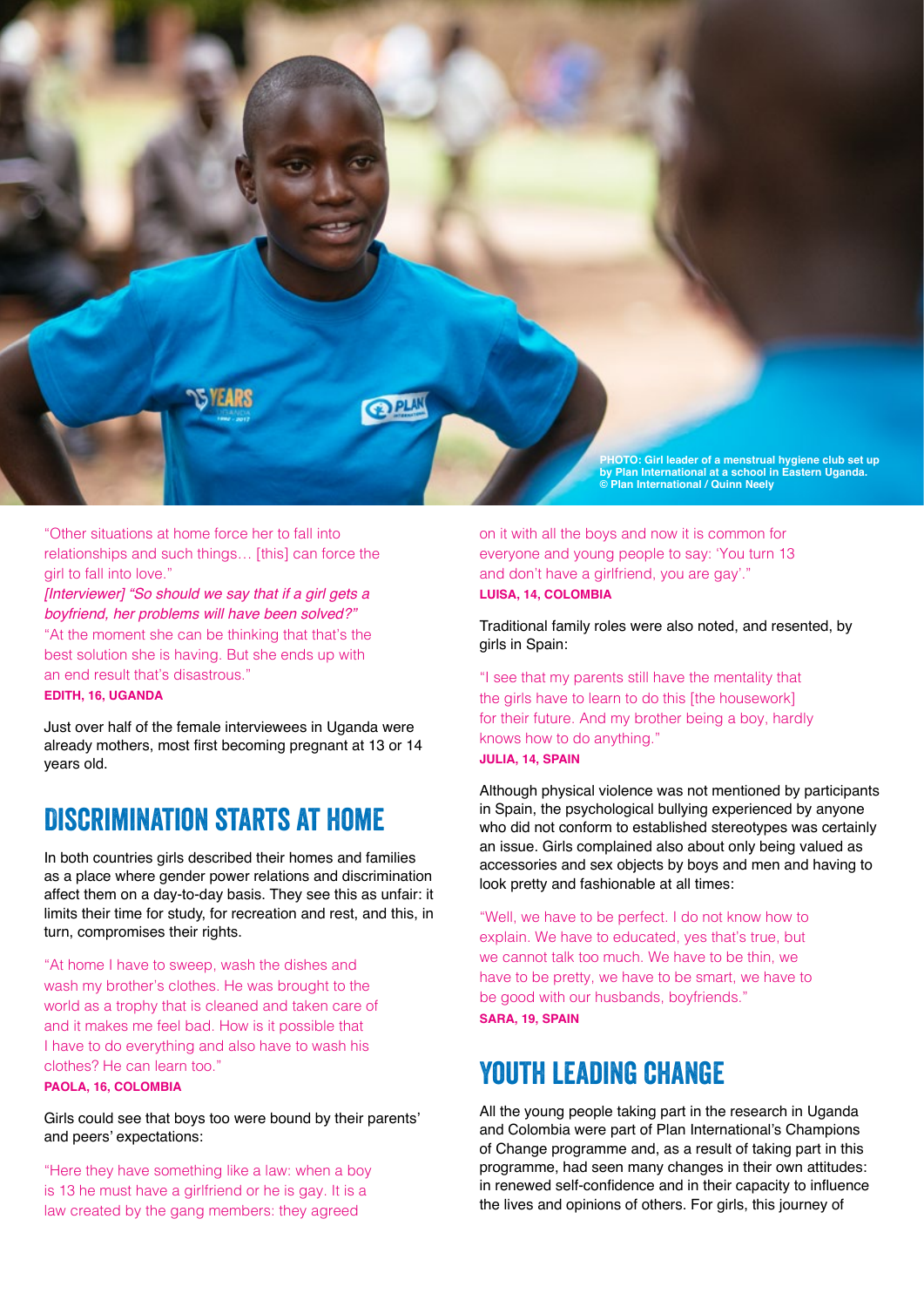individual empowerment has led to the recognition that, as girls, they are valuable, able and powerful.

There were many examples in the interviews of girls regularly explaining to their parents the gender inequality at play and bargaining for fairer treatment.

"So, I told my mum that there should be equality because it was not possible that I had to wash the dishes, and my brother came home and got dishes dirty and did not wash anything because he is the man. Then I told her that it was machismo. She began to understand me and we began to talk. So now when I go out I tell her where I am going. If my brother goes out he also says where he is going, so I do not see that inequality any more." **GABRIELA, 15, COLOMBIA**

Despite some success at home it was a different story in the community, where girls felt they were usually excluded from any effective participation. One girl from Colombia described her community as "against women and chauvinist" and another demonstrated a clear understanding of how long it might take for this chauvinism to shift:

"The positive thing is that you gradually teach people that things should not be like that, that you have to improve them and work harder to make things better. The idea is to gradually improve. There are people who don't listen but you can

teach them step by step, like a grain of sand at a time until they become interested." **LORENA, 14, COLOMBIA**

Work within the community is, nevertheless, further advanced in Colombia, where the respondents had been participants in the Champions of Change programme for some time, and their self-confidence and strategic capacity is noticeably more developed. In Uganda, girls who were inclined to question the status quo felt more constrained by the pressure not to challenge their families and communities too hard, and by the conviction that they were not listened to. It is evident from both studies that any young women daring to be different, and stepping out in public spaces as they know they must, will be risking outrage and may well be ostracised and bullied:

"…they believed I was submissive and quiet. They thought I would continue like that, but when I started to talk and play they started to say: 'Soccer is not for you, you are going to be a tomboy, you are going to break a leg, do not play.' It hurt at first because I did not expect my neighbours to say that or my friends to walk away, but then I understood that if they really loved me we could fix things. I explained that I am not going to become 'butch' by playing with a ball. I am still a girl, even when I play soccer or wear trousers." **GABRIELA, 15, COLOMBIA**

**PHOTO: Spain's Youth Advisory Panel member addresses the Spanish Parliament in Madrid.**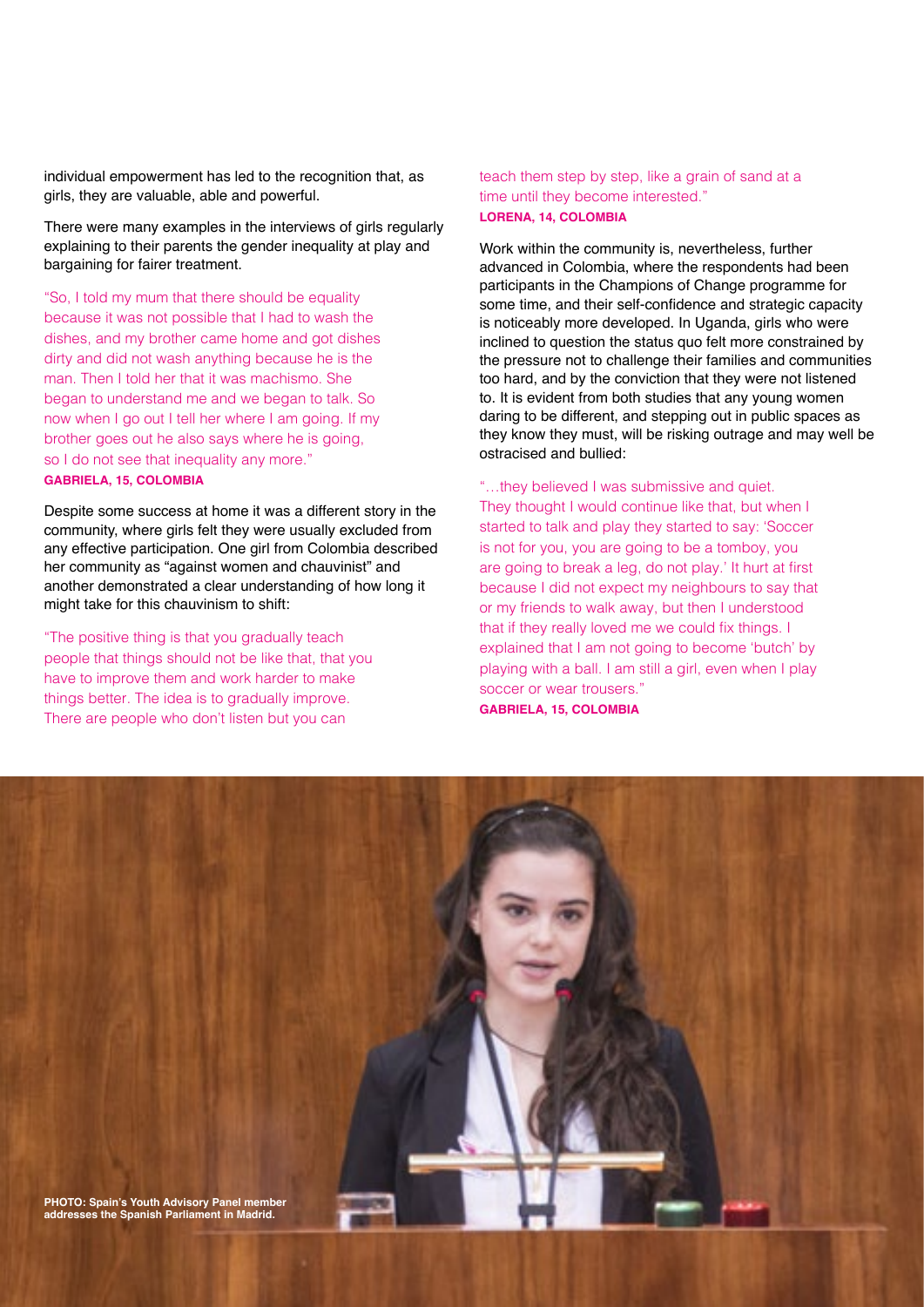In both countries young people also focused on communication strategies, identifying a number of ways to capture an audience who might not normally engage with gender equality issues.

"I would do some lectures, plays and things that draw people's attention such as movies, series, brochures and things like that because there are people who do not pay attention to newspapers. People focus more on the movies or the internet." **JUAN, 16, COLOMBIA**

## Tackling violence

"If I were the mayor, I would enforce the law forbidding violence against women. If people do not respect the law, they will be punished." **CINDY, 15, COLOMBIA**

Adolescent girls taking part in the research in Colombia clearly hold local and national politicians and state officials responsible for protecting and promoting gender equality and for ensuring that young women are safe from violence. They wanted a safe public environment, appropriate mechanisms for reporting violence that did not put them at further risk and public campaigns, at both local and national level, in support of gender equality:

"The mayor has more power than us. He can develop projects, campaigns, social mobilisation at schools and talk about equality. They could also show films about gender equality and then discuss it." **CAROLINA, 16, COLOMBIA**

Additionally young people talked about the role of the media: specifically mentioning soap operas that normalise violence against women and girls. As one 15-year-old boy in Colombia explained:

"Boys see men beating women on the TV and want to do the same thing."

### Gaining allies and **BUILDING SUPPORT**

Young people identified a range of potential allies important as supporters in the struggle for gender equality: transforming the family was identified as the cornerstone for wider changes, and parental support and understanding as key. Female role models, who personify the lifting of barriers through their personal success in male-dominated areas or professions, were also targeted as allies, as were NGOs, teachers, community and, in some cases, religious leaders and the media. Young people were particularly aware of their lack of access to state and institutional power and were concerned to find support among politicians and state officials.

"Politicians are role models to a number of young people, community and clan members. They can contribute to the situations of girls and boys through chairing community dialogues to discuss with the community how to advance gender equality and also address other challenges in the community. Politicians also can support or provide funds to support youth-led movements to run programmes to challenge social norms." **ODONGO, 16, UGANDA**

#### Conclusion: girls cannot change the world alone

The research has demonstrated that in order to transform attitudes and change the rules of society there must be a specific focus on power which remains largely in male hands. The unequal power relations at play often remain invisible and internalised and until they change nothing else will. In Spain, according to our research, gender inequality is perceived primarily as an issue for girls that should be tackled by girls with boys, perhaps, helping. In Uganda and Colombia participants are convinced that boys too are disadvantaged by gender inequality and that they too are responsible for creating a society where expectations, hopes and dreams are not conditioned and restricted by gender. It is crucially important that the balance of responsibility for creating transformational change is shifted everywhere.

"The president, the mayor, the governor and other leaders, they know rights and can create a society where we have equality. They have lived in a world where they know what it feels like. Also parents, because everything starts from home." **ADRIANA, 16, COLOMBIA**

Laws and policies that promote gender equality may be nominally in place in many countries as they are, for example, in Spain. Despite that, the research conducted there illustrates clearly that the concept of equality has not taken root, even in the hearts and minds of the young people interviewed. It is quite clear from all the research that girls are still valued less than boys and for the most part see themselves as worth less.

For transformative change to take place, gender equality must be become a key social and political issue and power holders must use their authority to challenge the deeply held personal attitudes that perpetuate misogyny, waste talent and impoverish all our lives.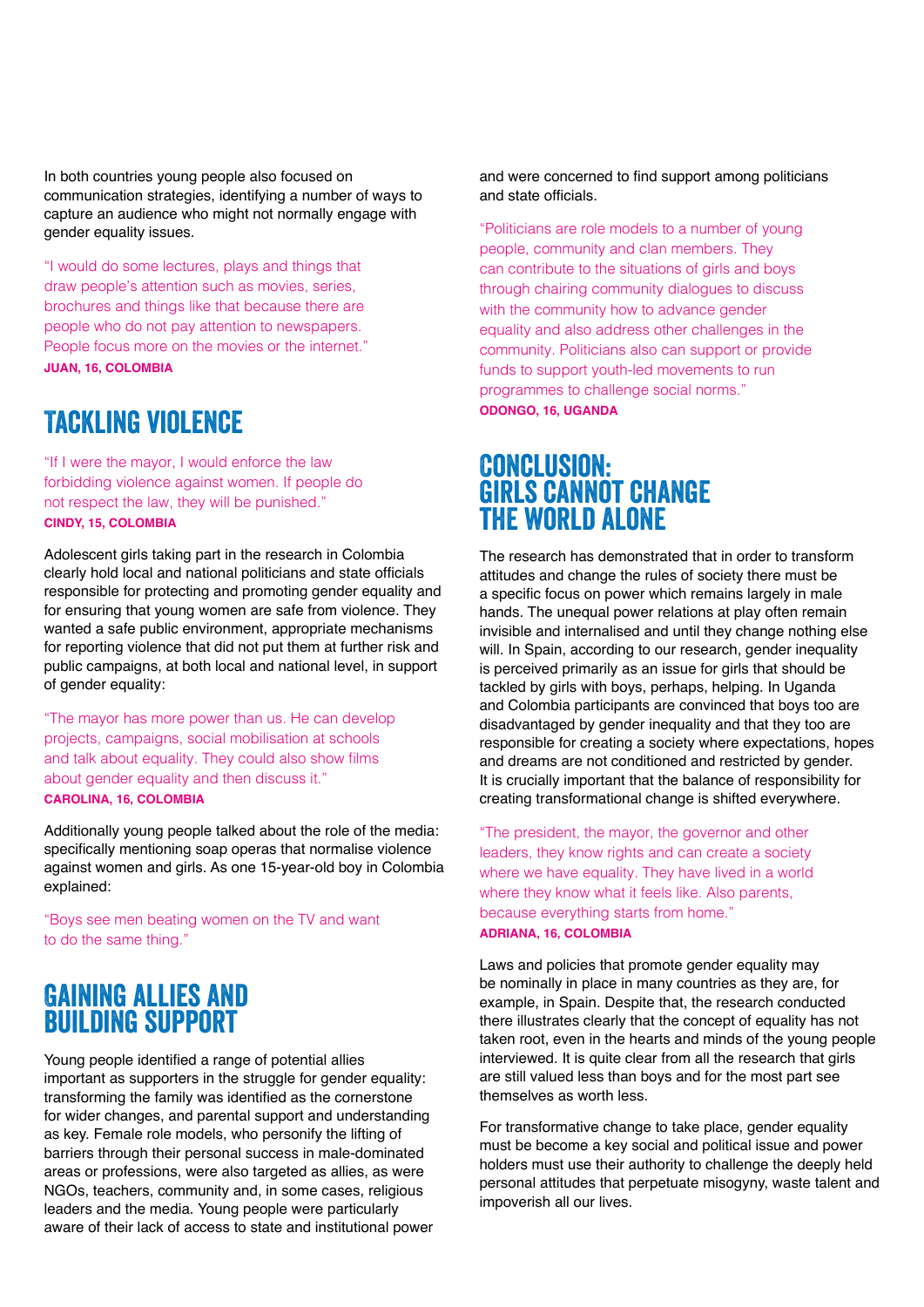## Recommendations: unlocking the power of girls

#### 1 Gender equality desperately needs a political and social revolution

Governments must step up and intervene in public and private spaces – from homes to boardrooms, to political institutions and in the media to end violence against women and girls. This means funding effective public campaigns to bring about the wholesale change in attitudes to ensure that finally girls and women are valued equally with boys and men.

#### 2 Girls must become visible in places of power and influence

They can be empowered and lead change, but they can't do it alone. They need allies, strong role models and increased visibility in public spaces. Resources from the international donor community need to be directed towards advancing gender equality with increased support to young people, including girls.

#### 3 Greater efforts are needed to understand how adolescents actually live their lives

Everyone – governments, civil society, corporate bosses, local leaders, parents, girls and boys themselves – needs to engage critically with gender discrimination and how it defines society.

"Adults are fundamental in the construction of our lives and personalities. If there are adults who think and act with gender equality… young people will feel more confident." **VIVIAN, 14, COLOMBIA**

#### Download the full report at [plan-international.org/girlsnow](https://plan-international.org/girlsnow)

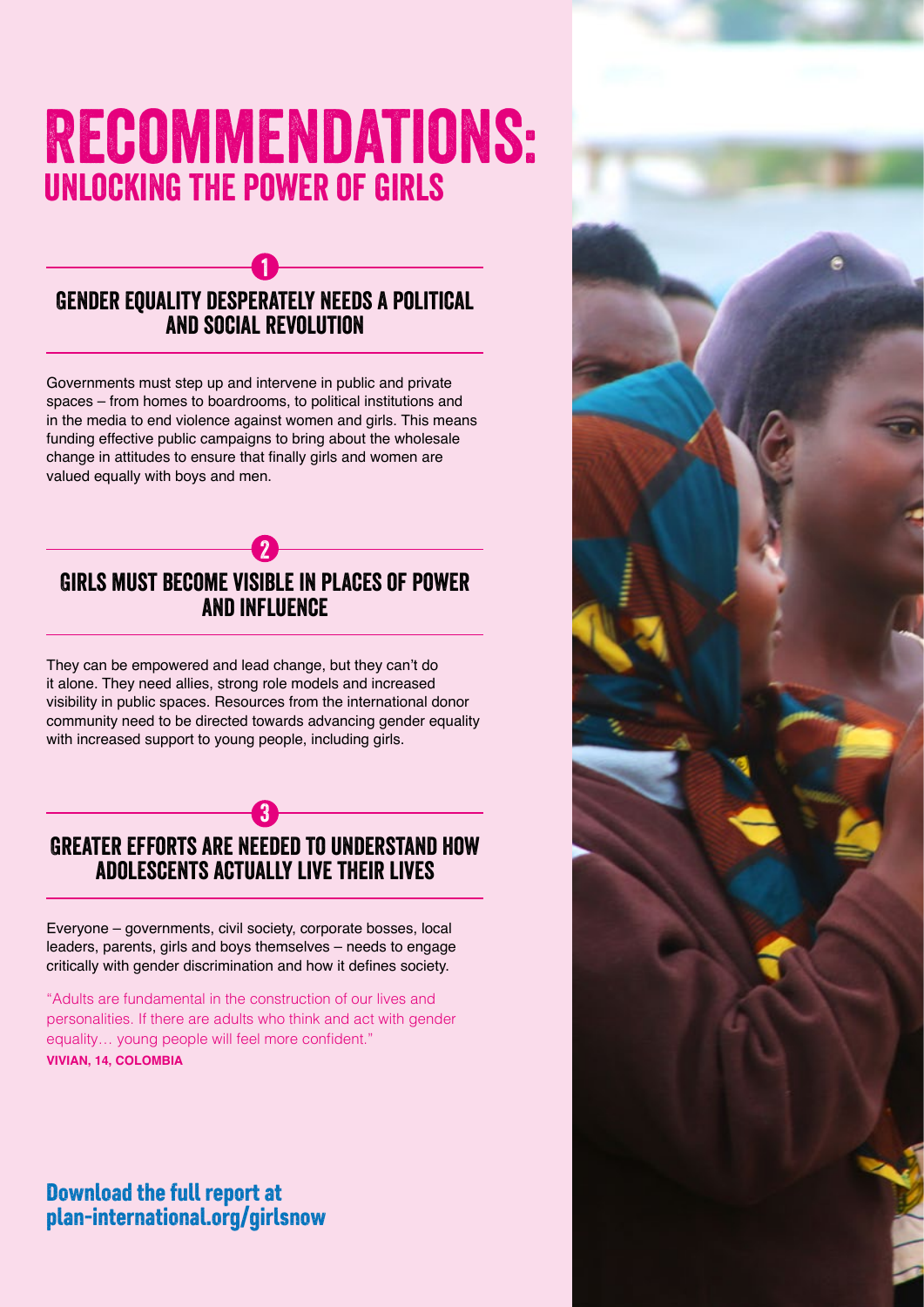**PHOTO: Girls take part in child rights awareness activity in a refugee camp in Rwanda.**

Pian

**LARAN** 

**P**